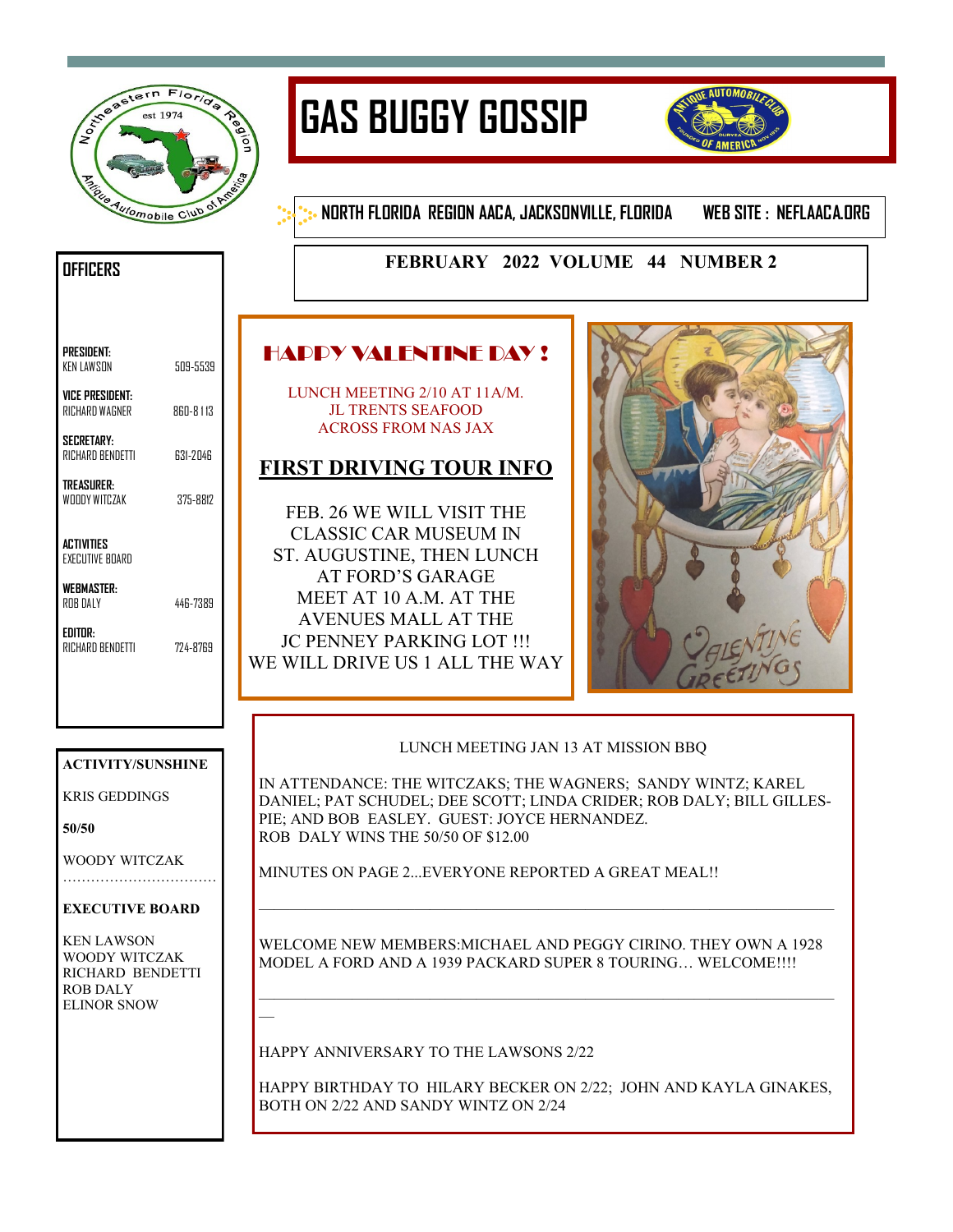# **MINUTES OF MEETING**

THANK YOU TO JOAN WAGNER, ACTING SECRETARY !!!!

Draft Meeting Minutes NE FL Region AACA 13 January 2022 at Mission BBQ, Jacksonville, FL

Vice President Richard Wagner called the meeting to order at 11:40 AM. Twelve members were in attendance which constituted a quorum.

Woody presented the Treasurer's Report at the conclusion of the report Rob Daly moved to accept the report as presented, Linda Crider seconded all voted in favor of the motion.

Richard reviewed the January birthdays and anniversary's and mentioned that Ken was the only member who was ill, currently recuperating from knee replacement surgery.

Richard asked Woody a how many members had not yet paid dues for 2022. A total of nine had not paid 2022 dues. Woody will send out an email to those members reminding them that 2022 dues are due this month.

The restaurant played the Star-Spangled Banner at Noon and all members and patrons in the restaurant stood and sang.

Richard reviewed the plans for bi-monthly cruises/trips. The next tour will be Saturday February 26 th to the St Augustine Auto Museum. After a tour of the museum, a stop at Ford's Garage for a meal and social. The April activity will be discussed at the February meeting, Richard finished with a review of the February/March/April scheduled car shows /cruise ins.

Linda Crider presented a brief car story how she traveled on a bed made up in the back seat of their sedan with her mother and father back to Indiana to visit relatives.

Woody conducted the 50/50 drawing and Rob Daly held the winning ticket. He split the \$24.00 collected for the drawing. The meeting was adjourned at 12:25 PM

## **BREAKING NEWS !!!!!**

HAPPY TO REPORT THAT KEN IS RECOVERING AT HOME AND THAT HE PLANS TO ATTEND THE MEETING !!!!!